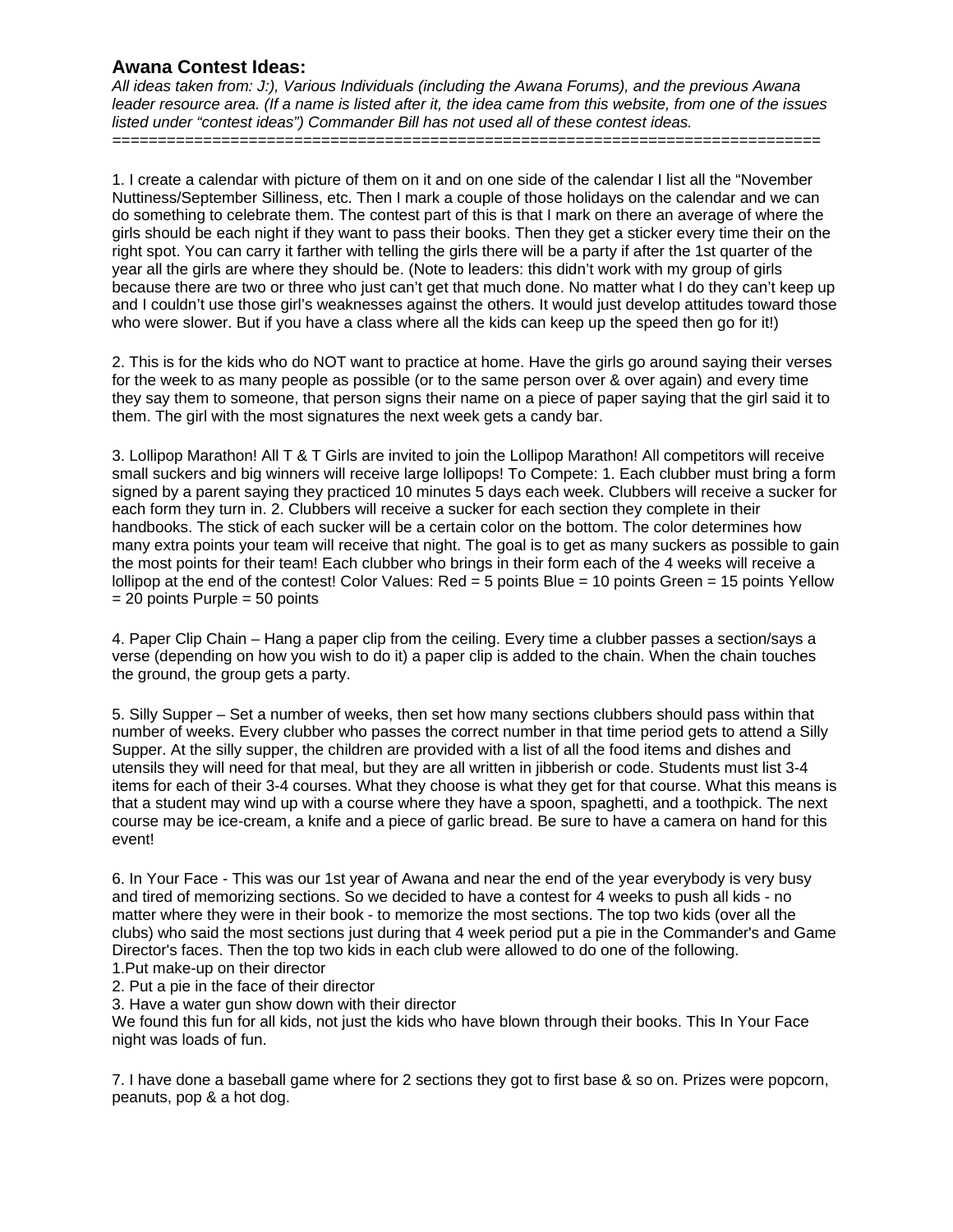*All ideas taken from: J:), Various Individuals (including the Awana Forums), and the previous Awana leader resource area. (If a name is listed after it, the idea came from this website, from one of the issues listed under "contest ideas") Commander Bill has not used all of these contest ideas.* 

*==============================================================================* 

8. Explode into the new year with a BLAST-OFF CONTEST that encourages clubbers to start passing sections right away. Decorate bulletin boards and contest charts with a space theme. All Sparks and third- through sixth-grade clubbers who pass six sections (a complete entrance test or six handbook sections) in five weeks qualify for a Splash Down Pool Party. Rent a local pool or use the backyard pool of a church member. Play pool games and provide snacks or supper.

9. A church in Oregon has an annual POP CAN CONTEST. All clubs (Cubbies through Varsity) battle to see which can bring in the most empty soft drink cans. The members of the winning club get a prize. The cans are then turned in for a deposit and the money is used to send clubbers to Scholarship Camp. — Bethany Herrington, Oregon.

10. Challenge your church to a BIBLE MEMORIZATION CONTEST. The object is to find out who can memorize the most verses, the Awana clubbers or the adult members of the church congregation. The scoring is done on a per capita basis (the total number of verses memorized is divided by the number of clubbers or church members). If the clubbers win, the church will throw them a pizza party. The church that sent in this idea isn't even planning what will happen if the congregation wins — that's how confident they are! — Jeff Mathews

11. A candy one where if they say 1 section, they get a small piece of candy, 3 it is a little bigger, 5 a candy bar. This is one night, not from night to night.

12. The present in a present in a present....each week, for every section they say, they get their name in a hat. Then at the end, draw a name and the winner gets to unwrap the present that week, leaving a smaller box for the next week. Then in the final night it is a more valuable prize.

13. At the beginning of the year, we do sleepover but they have to pass so many sections to be able to go (but we actually use the grace lesson at the end and have everyone come, but do not tell them until the very and end and usually everyone is very close to making it anyway). With this one, we also set the standard of sections to go to the sleepover very low because we actually want as many as possible there. For the over achievers, we try and have an additional prize.

14. We try and have some contest every single month. The one thing we try and do is vary it as far as if everyone will get a prize or if they get entered into a drawing and only a couple will win.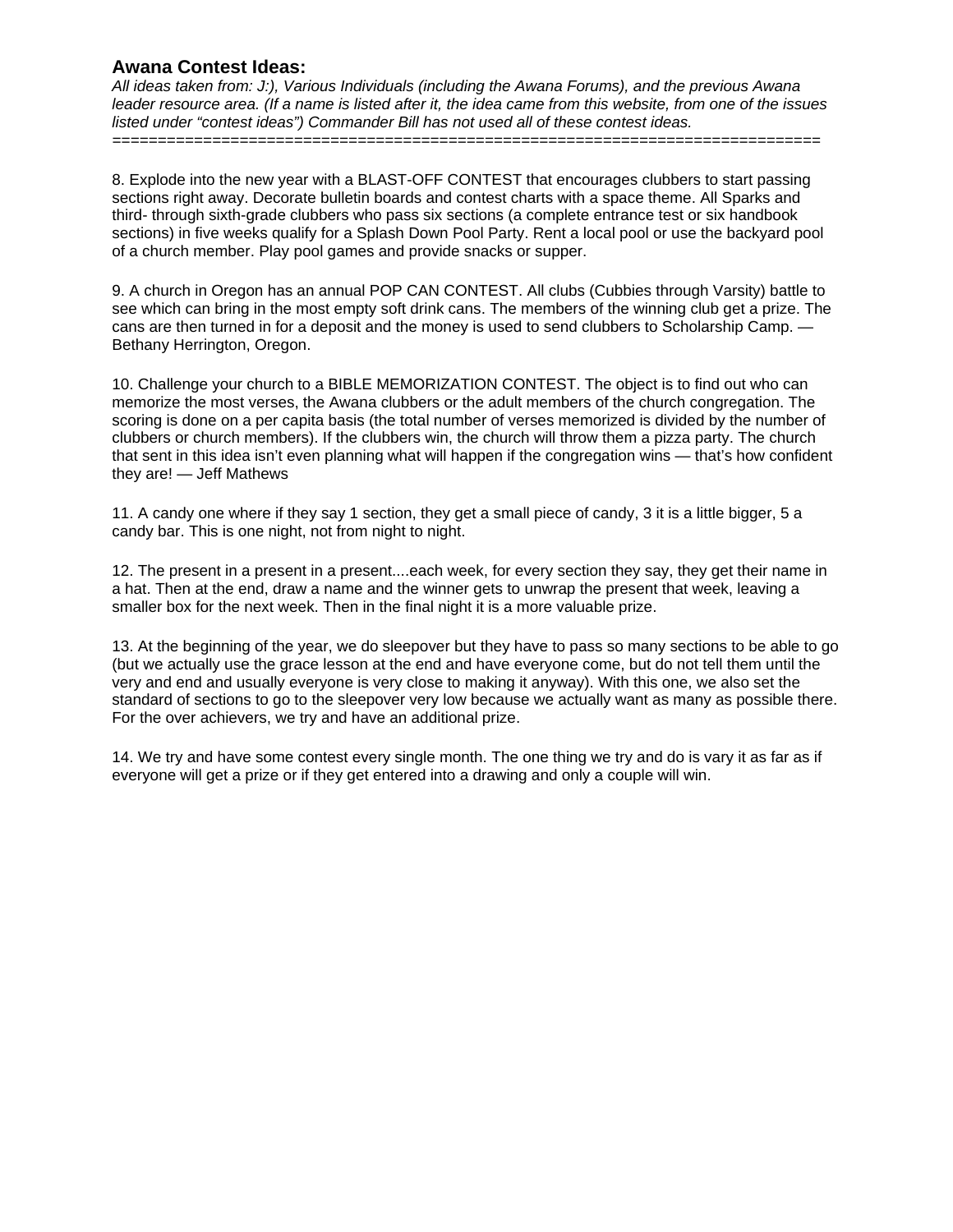*All ideas taken from: J:), Various Individuals (including the Awana Forums), and the previous Awana leader resource area. (If a name is listed after it, the idea came from this website, from one of the issues listed under "contest ideas") Commander Bill has not used all of these contest ideas.* 

*==============================================================================* 

15. Sometime back I posted a contest we did called "Go, Dog, Go!". I don't want to retype all of it here, but if you do a search on contest ideas, you'll find it. It was one of the best we ever did. Generated alot of excitement. One of our T & T favorites last year was "Go, Dog, Go!" We made up four posters, one for each color team, with the team names written randomly all over. (Being the crafty person that I am, I found material in each of the four team colors, with dog themes, and used it to create a "picture frame" on the borders of the posters. Looked great and added color!) When a team member completed a section, a dog paw print sticker was placed on their team's poster next to their name. We ran a four week contest. At the end of the four weeks, we awarded each member of the team with the highest number of paw prints a king size candy bar, each member of the second place team got a regular sized candy bar, and the winning members of the third place team got a snack size candy bar. But here was the kicker: the members of the team with the lowest number of paw prints had to eat dog food! We told them at the beginning of the contest that they'd better work hard to get lots of sections done, because the team with the lowest number of sections/paw prints would have to eat dog food. You can imagine how the excitement level was in the room when that team came up to eat their dog food! Now here's the secret: we bought a product called "Kooky Treats", which are cookies that look just like dog food. We put it in a real dog food bowl. There was even a cookie dog biscuit shaped like a milkbone that we gave to the leader. The team stood up in front of everyone looking very apprehensive and nervous. Before we made the team eat the "dog food", we told everyone we were going to have to take them out of the room to give them a "lecture" about how they HAD to eat the dog food, and when we did, we let them in on the secret. They had a great time coming back in the room and pretending to be grossed out by eating their dog food. It was a riot. The whole roomful of kids were shouting in unison, "Eat it!!" We also awarded the Top Dog on each team extra Awana bucks. It was quite a success. Of course, we'll have to wait a few years before we can use it again, now that they know about the Kooky Treats not really being dog food..... I found the "dog food" at this website: www.birthdayexpress.com Enter Kooky Chew in their search engine and it'll come up with the product. The treat comes in a little dog bowl and costs \$1.25. We put it into a real dog bowl so it'd look more real. I think I've seen the same product at one of those candy shops that are often found in shopping malls or outlet malls but I think it was quite a bit more expensive. If you do this, you have to keep a straight face the whole time and not let on that it's not really dog food. During the entire contest, we had kids coming up to us and asking, "do they really have to eat dog food?" and other such questions. They were totally believing it.

16. We have done a Pizza party for those who have said so many sections in certain amount of time, Sections in the bag--this is where we put the child's name in a bag each time they said a section, after 4 weeks we drew names out of the bag and gave out Awana book bags, Count the Candy--we put candy in a jar and for each section said you get to write your guess down as to how many pieces you think are in the jar, we have done sleepovers, outings, etc.

17. Bubble Gum Party: Using poster board, make a bubble gum machine for each team and hang them on the wall. Teams earn one piece of "bubble gum" (colored circles) for their machine for every section completed. Members of the team who fill their machine first get a package of gum.

18. The commander and I dyed our hair (red and green) last year as an incentive to have sections signed off - and it worked - over a six week period, 21 clubbers recited 235 sections... We will do something similar this year, but we will up the stakes - if they accomplish the goal we set out, they get whatever it is that we have set as the target (pizza, ice cream, hair dye, pie in the face, etc). If they don't they have to do something for us in return (we're thinking pie in their face...

19. Our winter contest one year was to 'build a snowman' out of cotton balls - each ball represented a section, the team with the 'fattest' snowman got to come to our house and build snowman sweatshirts with 3D paints and appliqué fabric snowmen.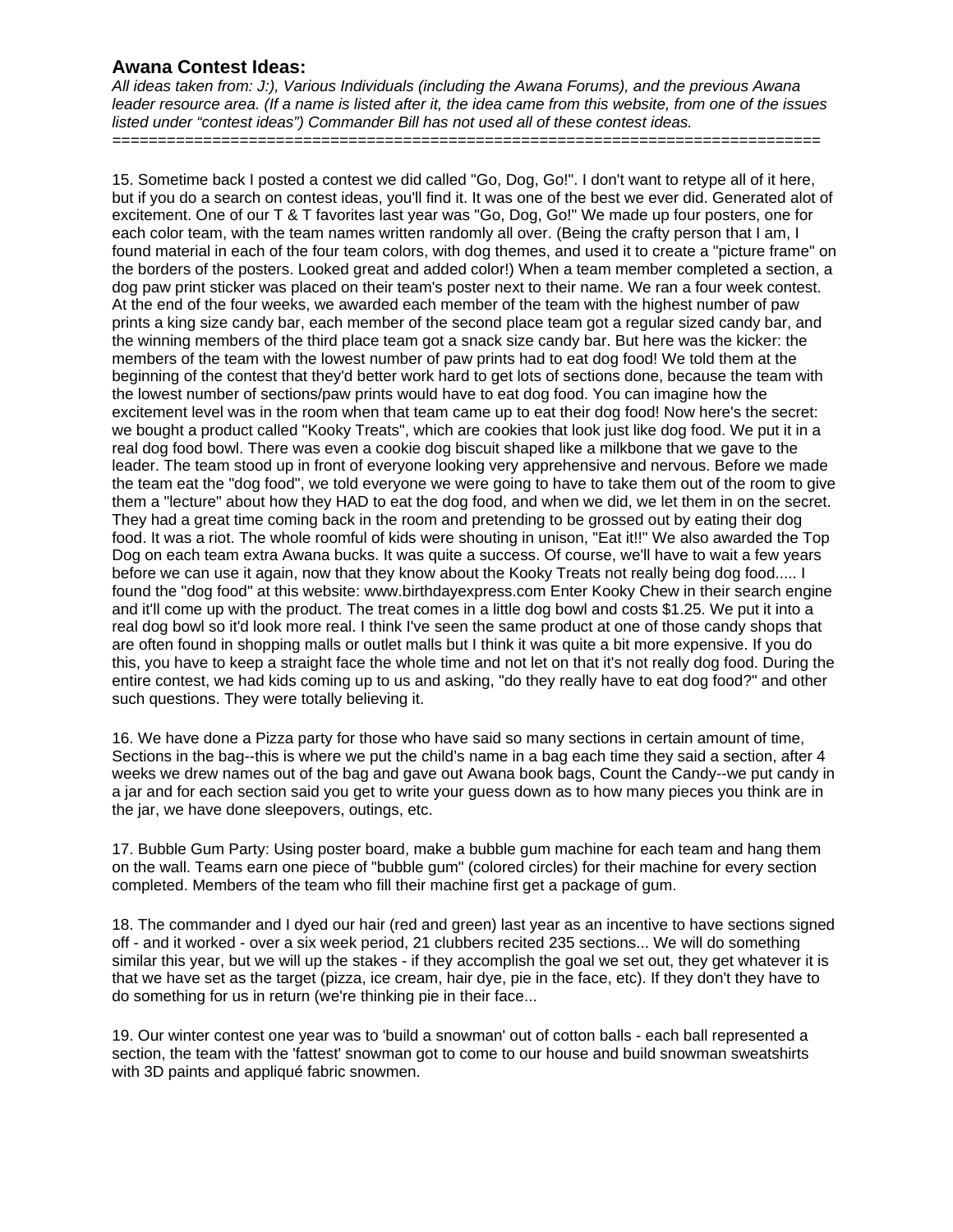*All ideas taken from: J:), Various Individuals (including the Awana Forums), and the previous Awana leader resource area. (If a name is listed after it, the idea came from this website, from one of the issues listed under "contest ideas") Commander Bill has not used all of these contest ideas.* 

*==============================================================================* 

20. In spring we tried a 'build the pyramids' contest, with each brick being a section. Didn't really know what we'd do for a final prize. I was mulling over a 'field trip' to see a basketball game at the Pyramid here in downtown Memphis.

21. Individual Contest: An idea my lovely wife came up with was a 'March Madness' contest, using basketball stickers for sections, and lining them up on a bar chart - The top 16 section earners would enter the 'sweet 16' narrowing down to the 'final four' in the last week. The winning clubber (not team) would receive a gift certificate to Sports Authority.

22. Those clubbers (Sparks or T&T (OR LEADERS!!) who complete a book will be allowed to 'pie' whichever leader they wish, even the Commander or Children's Pastor.

23. Star Clubber- T&T: Clubbers who get 100% on attendance, Uniform, Book and Bible, and who complete a book, and who go to AwanaGames and Bible Quiz (if we go) get their name in a hat for a \$100 Wal-Mart Gift Certificate. Leaders expressed interest in doing this as well. Think I'll probably do the same for the leaders.

24. The first contest that we do with our girls during the first month of Awana is very simple but gets them to pass sections and it is for each week, not carry over from week to week. If they pass 1 section that night, they get a small piece of candy (penny size). If they pass 3 sections, they can get a couple of the small pieces or a mini bite size candy bar. If they pass 5 sections, they would get a regular size candy bar. This way it is instant gratification and gets them going.

25. We did a BARF (Bring A Real Friend) Night last year and it was a B-L-A-S-T!!! I even found a recipe on the internet to make homemade looking barf and the kids were so grossed out!!! Especially when I touched it, but then they caught on and starting touching it. What a riot!

26. We did two last year - Dash for Cash and Dig for Dollars. We challenged the entire club to complete a certain number of sections over 6 weeks. It worked out to about 2.5 sections/night/ avg club attendance. So for Dash it was 300 sections and for Dig it was 350. I had a poster for each one that went with the theme and we updated it every week during award time. At the end of the contest time we had a chance for the kids to "win" shares.

27. For Dash for Cash, we lined all the kids up (in 4 groups) and had the leaders throw shares up in the air. The clubbers could only keep what they caught before the cash hit the ground. That worked ok, but Dig was better. Once the kids passed the 350 sections we split them up into their color lines. We had 4 garbage bags filled with packing peanuts and hid 1, 5, and 10 shares buried in the bags. We then ran a type of relay where each team sent one person at a time to "dig" through their bag for a share. At the end, we added up each teams total shares and gave that many shares to each person. I arranged it so the minimum any one person would get was 10.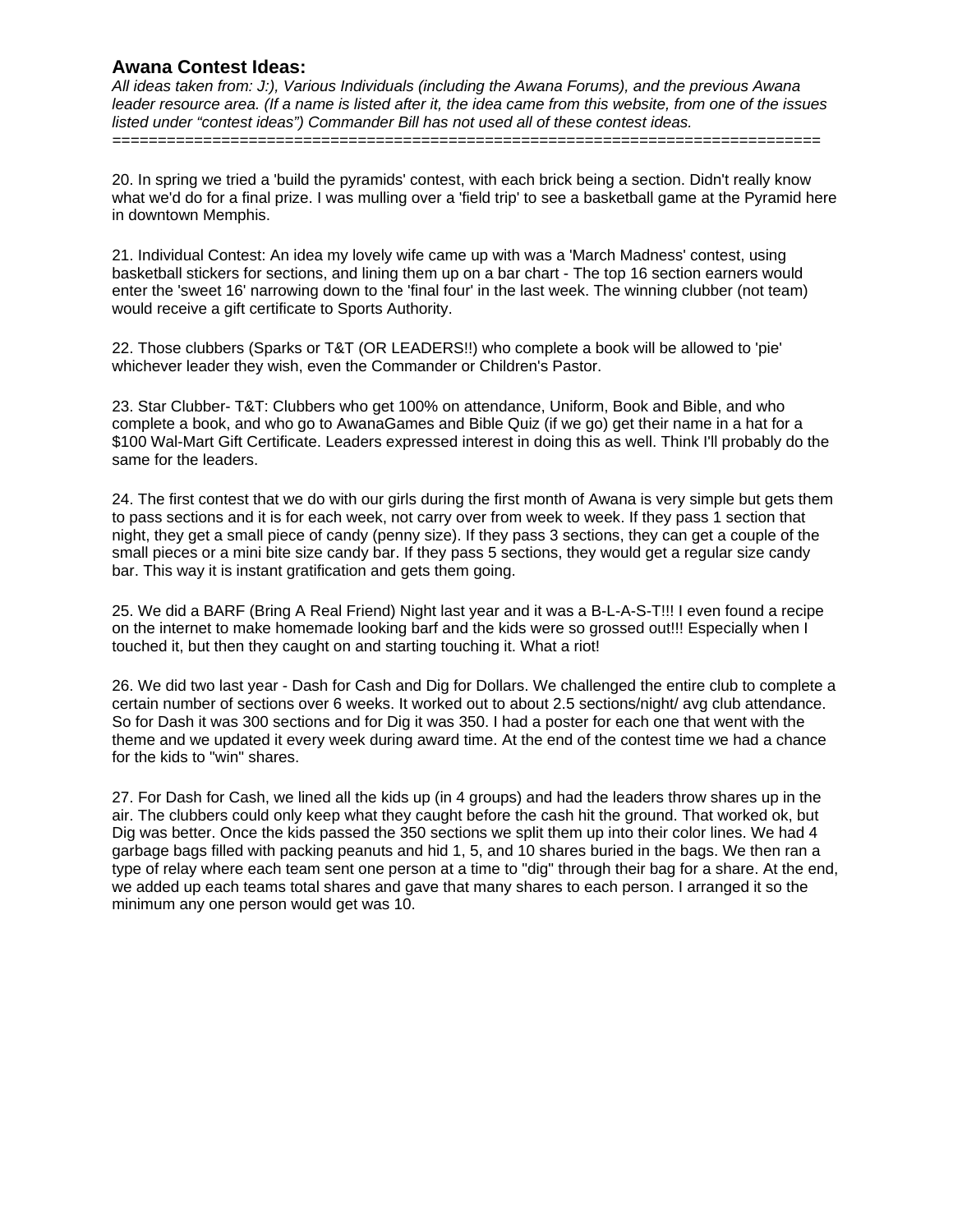*All ideas taken from: J:), Various Individuals (including the Awana Forums), and the previous Awana leader resource area. (If a name is listed after it, the idea came from this website, from one of the issues listed under "contest ideas") Commander Bill has not used all of these contest ideas.* 

*==============================================================================* 

28. I saw on another post somewhere a contest where a leader built a double-sized phone booth with a grating bottom and a box fan under it. The clubber with the most sections said for the quarter could go in there for 1 minute and grab as much money (Awana Bucks) as they could! (I would imagine this would be just before the Awana Store). I'd really like to build such a thing but have no idea how I could store it. And I'm a little at a loss for how to get the money in there without having the kid just reach down before the fan is on and grab a stack. Could be the money was poured in from overhead. I'll try to find the post again, and if I can't find instructions for how to build one so it's 'disassembleable' I'll create some plans (in my nonexistent spare time) and post them on the net on our website. I constructed the "Mr.Twister" wind machine and it works great. For that that don't know what it is, it's a box about the shape of a phone booth where a child gets inside, the fan is turned on and money and prizes fly around while they try to catch them.

29. We have one the kids love! We call it "Gold Fish Night" . For each section the clubbers do, they can put their name on a paper gold fish and drop them into an old fashion gold fish bowl. We have one for boys and one for girls. At the end of the night we draw randomly for . . . you guessed it! . . . Packets of goldfish crackers! They now come in many colors and flavors which is pretty cool also. Grace

30. A couple of years ago at my church I told the clubbers from Grades 3 to 8 if they got 1000 cans of food during the second half of the year for the food bank then both the commander and myself would shave our heads bald. The clubbers took on the challenge and not only met the 1000 can challenge but got 1150 cans of food. Another thing I was thinking of doing was getting one of those boards that they have at fairs for ring toss and say whoever does so many sections in say a month gets to throw a ring at the board and whatever number(between 1 and 15) that they hit that is the number of Awana shares they get. ~Alec

31. One sure-fire way my club uses is that of a boys vs. girls contest. The ones that say the most sections per capita get to have the others serve them ice cream or pizza. If you do try this, do not give out the scores before the announcement time. Some members of the losing team sometimes resorts to hiding if you let them know earlier. It does work. The number of sections said almost doubled during the three weeks it was held.

32. My plan was to have a contest between the kids and me to see who could get through the book first. The kids loved it and were always wanting to listen to my verses. In addition, it was good for me too.

33. A talented woodworker in our church built us a small bookcase and 66 little wooden "books" representing the books of the Bible. We had a contest in ach club to see which clubber could put the books in order the fastest. The inner received a Bible with his or her name on the cover. Every clubber who as able to put the books in the proper order and tell one event that happens n each book received 10,000 points for his or her team. (We use a high point system!) For Sparks, we use the New Testament books only — Shane Sometime back I posted a contest we did called "Go, Dog, Go!". I don't want to retype all of it here, but if you do a search on contest ideas, you'll find it. It was one of the best we ever did. Generated a lot of excitement.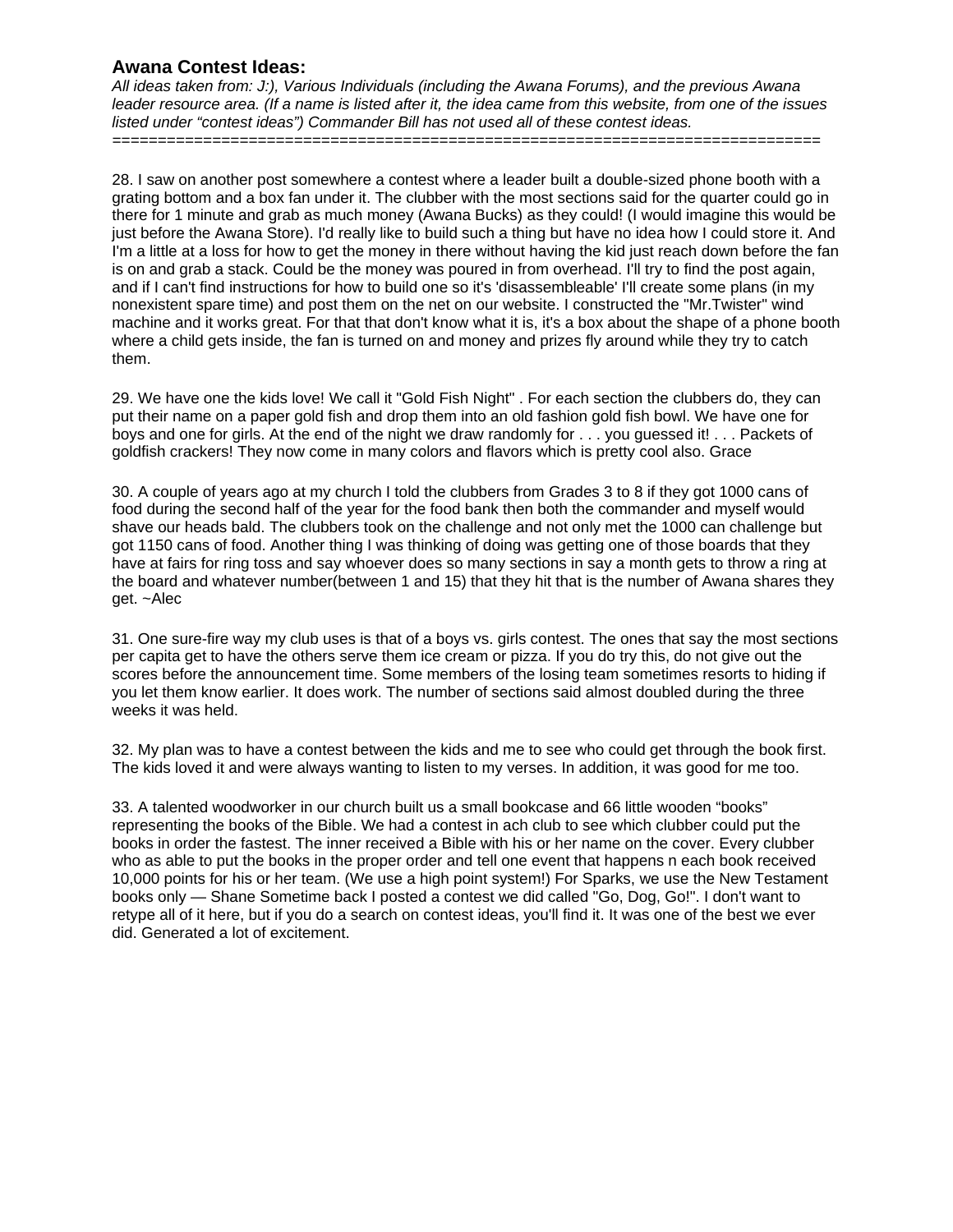*All ideas taken from: J:), Various Individuals (including the Awana Forums), and the previous Awana leader resource area. (If a name is listed after it, the idea came from this website, from one of the issues listed under "contest ideas") Commander Bill has not used all of these contest ideas.* 

*==============================================================================* 

34. Our T&T clubbers are racing me through Book One. I wanted to show them that I believed in the value of memorizing Scripture enough to do it myself. I pass my sections before club, and we have special Saturdays when we work on extra credit together. Any clubber who finishes the book (with the extra credit) before I do will be invited to a dinner at which I will wait on them personally. I've printed out a calendar of the entire club year. If the total number of sections passed in a given week is twice the number of clubbers in attendance, the clubbers get to cross off two days on the calendar. If the total number of sections is four times the number of clubbers, they get to cross off an entire week. I am not allowed to study on any crossed-off days. Occasionally, if my calendar is open, I announce double section weeks to encourage the kids. I'm pacing myself so about half the clubbers beat me through the book. — Schelli Ward, New Life Evangelical Free Church, Hastings, Minnesota

35. On the wall in the Council Time room, we hung up three large poster board bowls, one each for Sparks, T&T girls and T&T boys. The clubs are trying to complete sundaes in the bowls. To earn a scoop of ice cream or a topping, the clubbers must invite a total of three visitors. A completed sundae consists of three scoops of ice cream, a layer of chocolate and a cherry on top. Each club that completes its cardboard sundae earns an ice cream sundae party. The bowls are in a location where adults in the church can see them and be reminded to pray for our clubs and the visitors. — Debbie Wright

36. Build your own sundae - the kids who say the most sections get to go first, so the farther back you are in line, the bigger the chance that you may not get the topping(s) you want. Another fun take on the ice cream contest is to give a point for each section passed that they can build a sundae with, but include the kids having to use points to buy the bowl and spoon. Some kids with not many points would rather have the scoop of ice cream in their hand! It's a little messy, but our kids loved it! Also super sundae. For one section a scoop of ice cream, and a topping for each other section. One year one of the T&T girls earned 32 toppings.

37. Last year we constructed The World's Largest Banana Split. Our clubbers were collectively encouraged to pass at least 100 sections in two weeks. When they made the goal (and participation was almost 100 percent), we rewarded them with the banana split. We used 20 feet of vinyl gutter with end caps, 10 pounds of bananas, large tubs of vanilla, chocolate and strawberry ice cream, a lot of chocolate syrup and whipped cream, a 40-ounce jar of cherries and enough plastic spoons to go around. We had the clubbers stand on either side of the tray, and at the signal start eating. We were amazed at how quickly it disappeared! Make sure you take a lot of pictures. We hosed the gutter down afterwards and are saving it for this year's contest. — Barry Chester, Haltom Road Baptist Church, Fort Worth, Texas.

38. Our Sparks and T&T clubbers are competing for a ride in a limo to a lunch at McDonald's To qualify, a clubber must attend club every week between January 26 and March 30 and recite two sections each week. Sections can be made up before the deadline. If a clubber misses a week, he or she can only make it up by bringing a visitor for each week missed. The outing will take place on a Sunday after church. Our pastor will announce the winners from the pulpit, and then the limo driver will enter and escort the winning clubbers to the limo (or limos). — Tami Pearce, Sopchoppy Southern Baptist Church, Sopchoppy, Florida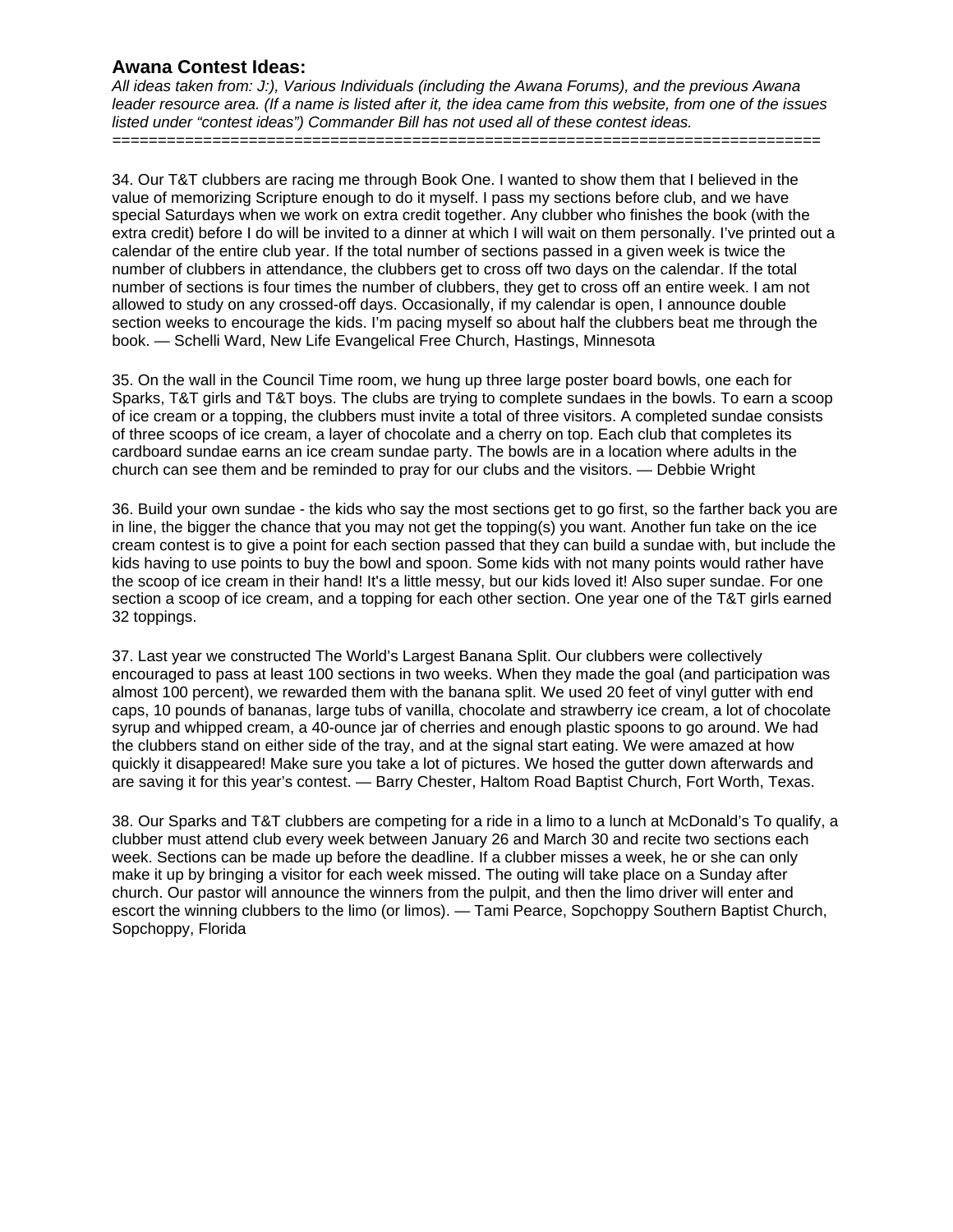*All ideas taken from: J:), Various Individuals (including the Awana Forums), and the previous Awana leader resource area. (If a name is listed after it, the idea came from this website, from one of the issues listed under "contest ideas") Commander Bill has not used all of these contest ideas.* 

*==============================================================================* 

39. We've created a Cosmic Contest to encourage clubbers to bring visitors and keep them coming back. On a large poster board we created a solar system with photographs of planets and moons downloaded from the Internet. When a clubber brought a visitor, he or she blasted off from Earth to the Moon. Clubbers and visitors chose one of several pieces of cheese that were scattered on the surface and won the number of Awana shares written on the back. If the visitor returned, the clubber and visitor traveled from the Moon to Mars where they chose one of several rocks. On the back of the rocks were written the value of a coupon to McDonald's or Dairy Queen. When the visitor came for a third time, the clubber and visitor flew from Mars to Jupiter and chose one of that planet's four moons. On the back of the moons there were dollar amounts (from \$5 to \$15) that the kids could use toward items in the Awana Supply Catalog. We had church members sponsor the contest to help with the costs. We found that visitor retention increased dramatically after a third visit, and our club attendance grew by about 10 percent. -Kevin Shope, Grace Fellowship Church, Ephrata, Pennsylvania

40. Each spring we have a Puzzling Contest between the girls and boys in our Sparks club. We give 100 piece puzzles to each team. Whenever a Sparkie memorizes a verse (or completes a section that contains no verses), he or she is given a puzzle piece with his or her name on the front. The puzzle is assembled by gluing each piece in its proper place on a poster board. At the end of the contest, the team with the most puzzles put together wins a hamburger dinner; served to them by the losing team. The losing team gets a self-serve hot dog dinner. In addition, the boy AND girl whose names appear on the most pieces win individual prizes: a \$50 gift certificate for first place, a \$25 gift certificate for second place and a \$10 gift certificate for third place. — Margo Hays, Parkview Baptist Church, Waco, Texas.

41. In celebration of March as National Noodle Month, have each club bring packages of noodles. The club that brings the most packages wins a prize. Use a few packages for club events and donate the remainder to a food bank. On Noodle Night, have a no-hands spaghetti-eating contest with clubbers wearing bibs. Give a prize of Italian ice cream to the clubber who eats the most in three minutes. For younger clubs, use noodles for crafts. Clubbers can glue noodles on cardboard or in freestanding statues to form animals for a noodle zoo. Younger clubbers can make noodles-on-string necklaces. The Council Time message could show different types and shapes of noodles from different countries and talk about how people are different but God loves everyone. — Donna Burns.

42. Our Sparks Club starts each spring season with a Campfire Contest. For several weeks before this night, clubbers are given a cotton ball for each section they pass. On Campfire Night, they exchange the cotton balls for marshmallows. We also give each clubber a few marshmallows just for being at club that night. (We promoted the contest by giving each child a mini-marshmallow when they arrived for club the week before it began.) After Handbook Time, we go on a nature hike that ends at a campfire. Our theme is being a "spark" for Jesus that lights the world. We sing songs, including "It Only Takes a Spark," and give a message on sharing our faith. The grand finale is the marshmallow roast. — Marianne Policastro, South Dade Baptist Church, Homestead, Florida.

43. Spring Up a Well Contest. Clubbers do various activities that reach out to the community. For example: bringing a friend to club; visiting a local convalescent home and giving a testimony or telling a story; writing a letter to your church's Awana missionary; or writing a letter to a government official to tell him or her about Awana and what it means personally. All clubbers who participate receive a 2 Timothy 2:15 plaque (available in the Awana Supply Catalog) in a Sunday morning church service. — Diana Rowe, Houston, Texas.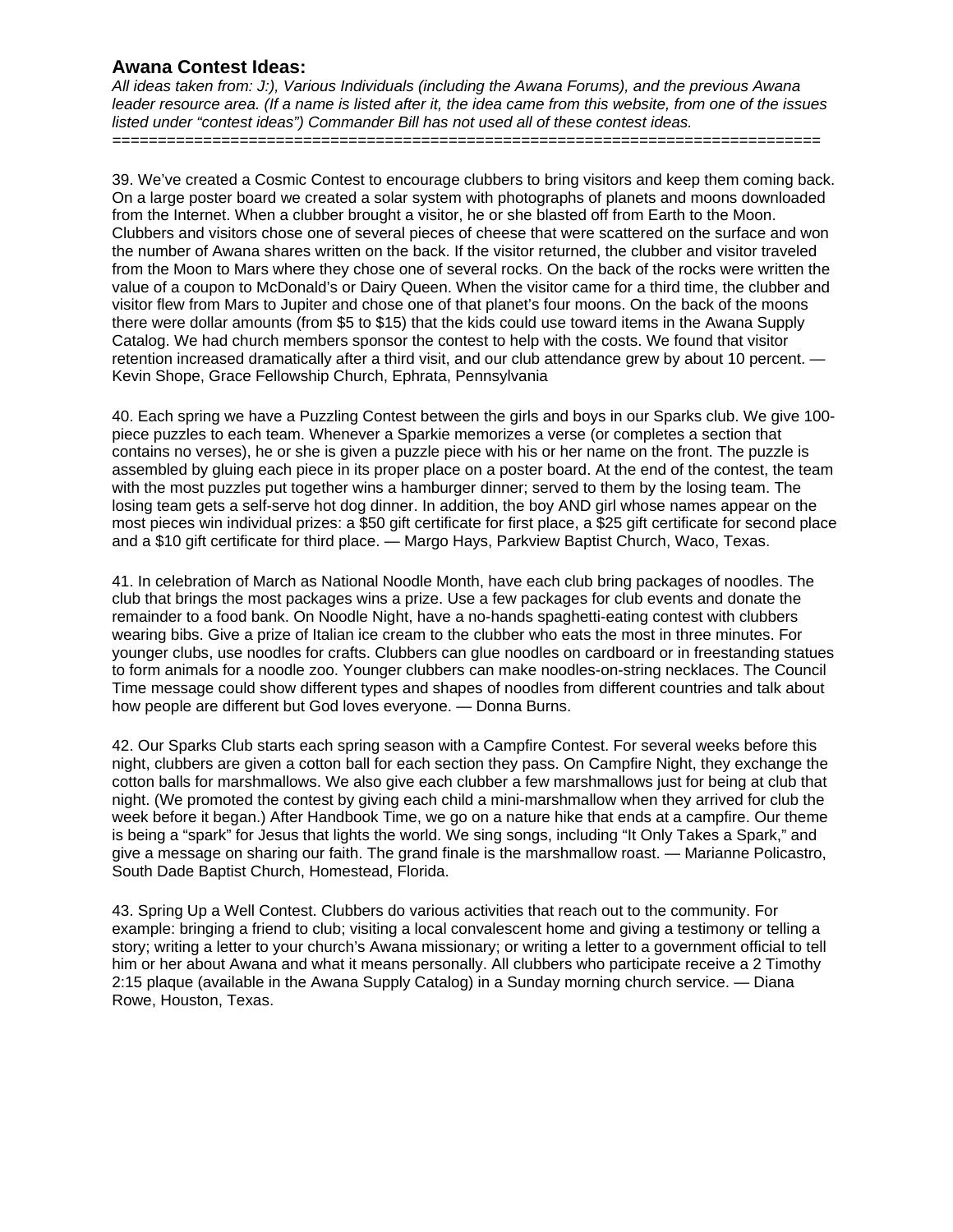*All ideas taken from: J:), Various Individuals (including the Awana Forums), and the previous Awana leader resource area. (If a name is listed after it, the idea came from this website, from one of the issues listed under "contest ideas") Commander Bill has not used all of these contest ideas.* 

*==============================================================================* 

44. Every spring, our church has a Balloon Blast. For one month, clubbers get one point for each section they pass. On the final night, they are given a water balloon for each point they've earned. We replace Game Time with the Balloon Blast. Clubbers get to throw the balloons at the pastor, the commander and the directors. Last year, we had over 1,000 water balloons thrown! (Editor's note: Don't let this be the only time all year that clubbers see the pastor. Ask him to speak in Council Time and at special events in order to build a rapport with clubbers.) — Paul E. Brown, The Woodlands, Texas.

45. We have a theme month called Fashion Disaster Month. Each week we have a different theme and give points to the teams for originality and level of participation (leaders included). The adults in our church are amused and stop by each week to see what the clubbers come up with. The first week is Backwards Uniform Night. The next week is Heart Attack Night (when clubbers come covered in hearts). That is followed by Head Case Night when clubbers come in silly hats, weird hairdos and bad makeup. The final week is No Taste Below the Waist Night, specializing in ugly pants, shoes and socks (with an modesty requirement). On the final night, we have a party to go along with the theme. — Craig Sullivan, Arvada Baptist Church, Arvada, Colorado.

46. For one month each club year, we have a cookie decorating contest. Every Sparkie who passes 10 sections during the month is eligible. We decorate a large poster board and whenever a section is passed, we post a cookie sticker. The clubbers can use the chart to track their progress. Whenever a clubber qualifies for the party, we announce his or her name to motivate the other Sparkies. For the party, we supply large cookies and plenty of frosting and sprinkles. Then we let the Sparkies eat their cookies! Angie Andrews, Pleasant Grove Baptist Church, Lavonia, Georgia

47. For each of my first-year Cubbies, I make a card with 36 squares (motto, key verse, A, C, 24 Bear Hugs, six special days). The squares are big enough to stamp with the Cubbie stamp. I start with the motto and ask if they remember it. Everyone who can say it gets that square stamped on their card. We continue through what they've learned or until we run out of time. The children love seeing their cards filled up with stamps. It helps them review their work and encourages them to forget their shyness. Elena Mouritsen, University Baptist Church, Fayetteville, Arkansas

48. Our T&T girls love Bible Mania night. Many of them dress up as Bible characters and the others try to guess who they are. For Handbook Time, each clubber gets to put her name in a drawing for each section she passes. The winner gets a prize such as a nice Bible. For Council Time, we play "Who Wants to Win a Bunch of Shares?" We play it like the "Who Wants to Be a Millionaire" TV show, except that the girls are in teams. The questions are based on recent Council Time lessons, handbook sections, Awana trivia (How many sections must you pass each week to complete your book in one year?) and facts about the leaders and the church. This is the girls' favorite theme night of the year, and they particularly like the shares game. Jennifer Lester

49. Each week, we put all the clubbers' names into a basket. At the beginning of Council Time, we pull one name. If that clubber is wearing his or her uniform and has passed three sections that night, he or she receives a giant candy bar. It's been a great motivator. Parents have told us that their sons and daughters are interested in memorizing for the first time ever! We also use giant candy bars as a motivator for new clubbers. We staple a yellow coupon to each Start Zone that we hand out. It says, "Do not remove this coupon. When this booklet is complete, return the coupon to your leader and receive a giant candy bar." This really gets newcomers to return and begin passing sections. Gloria Neussendorfer, Evangelical Free Church, Watertown, South Dakota